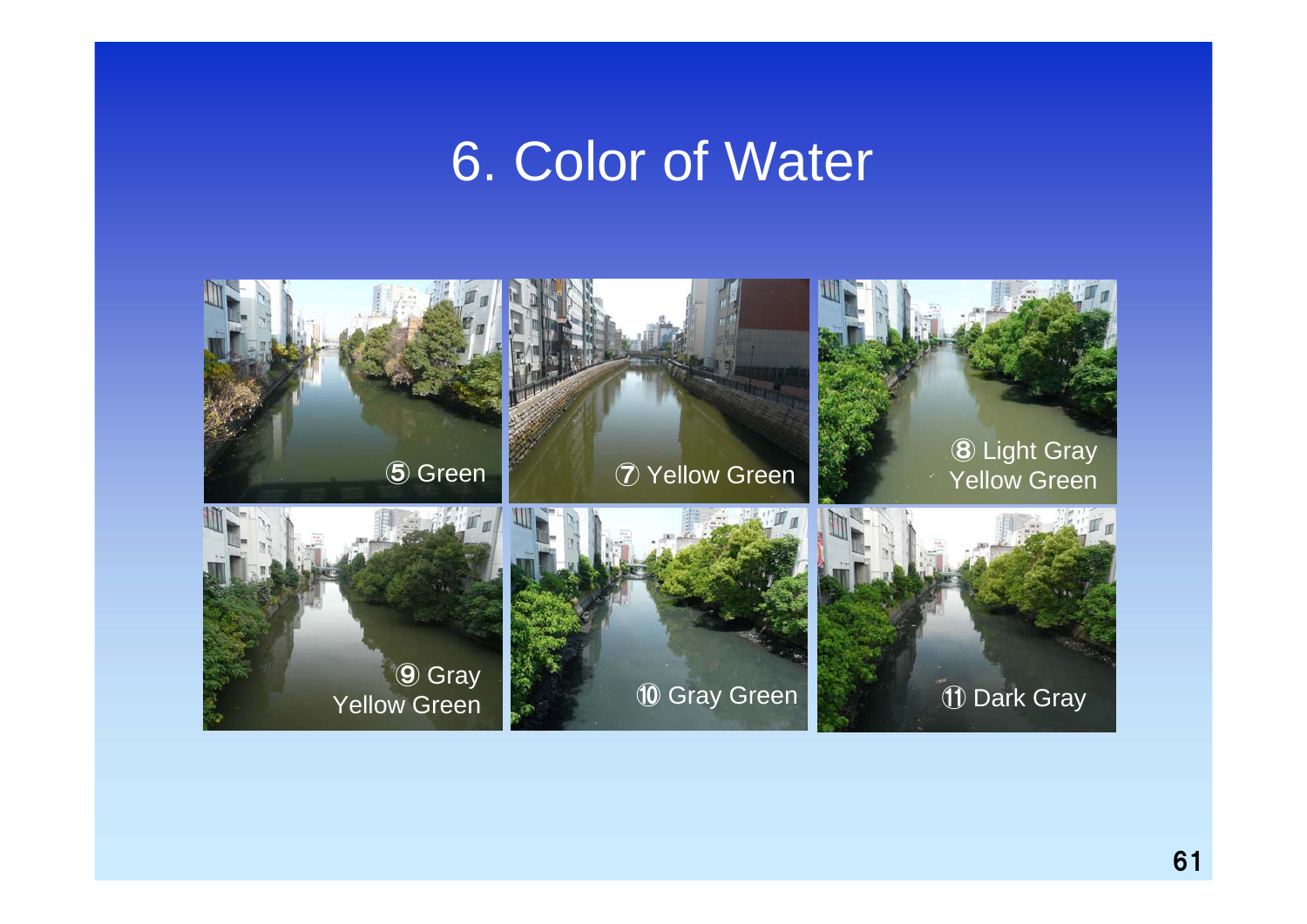## Water Color at the Eclipse of the Sun



Photo: The Horikawa River (HR), July 22, 2009 (A total eclipse of the sun was observed on the day) This photograph was taken at the Nishiki-bashi Bridge to the direction of Nayabashi Bridge by Kawasemi Survey Group.

The color of the upstream area was "gray yellow green". Downstream area was "light blue gray (it looked like blue tide)".

The river smelled strong addled egg odor around the gray water area (the downstream area).

A young striped mullet seemed to breathe with difficulty. A crayfish was out of the water, at the edge of river.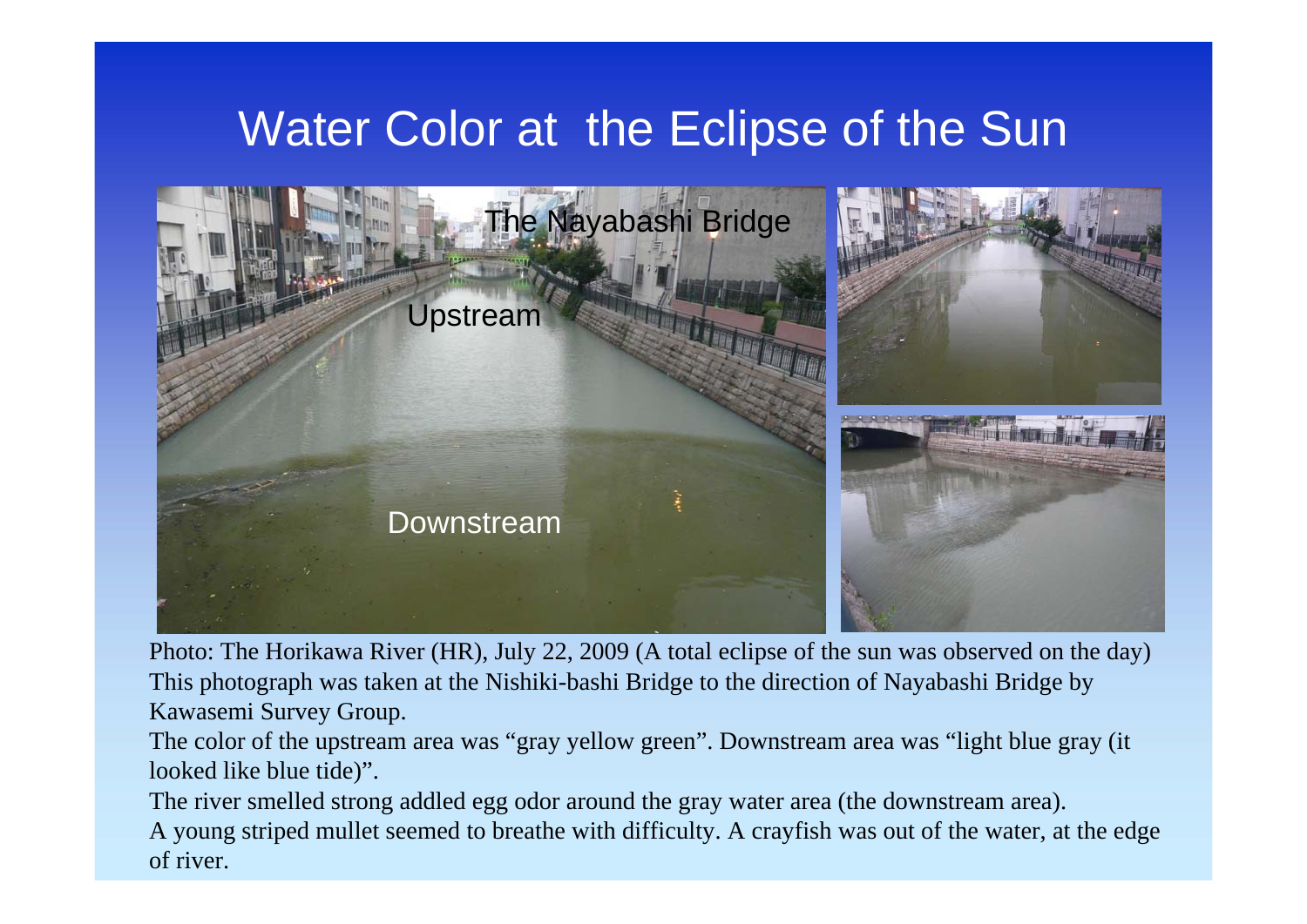## 6.1. Ratio of Appeared Color

(With TRWKR, No Rain, between the Sanage Bridge and Minatoshinbashi Bridge)



■ What color were seen frequently?

• "Light Gray Yellow", "Gray Yellow", and "Gray Green" were appeared frequently. ※ Additional survey and data gathering are necessary to estimate whether TRWKR is effective or not for improvement of color, because it is affected by sunshine and depth of the river.